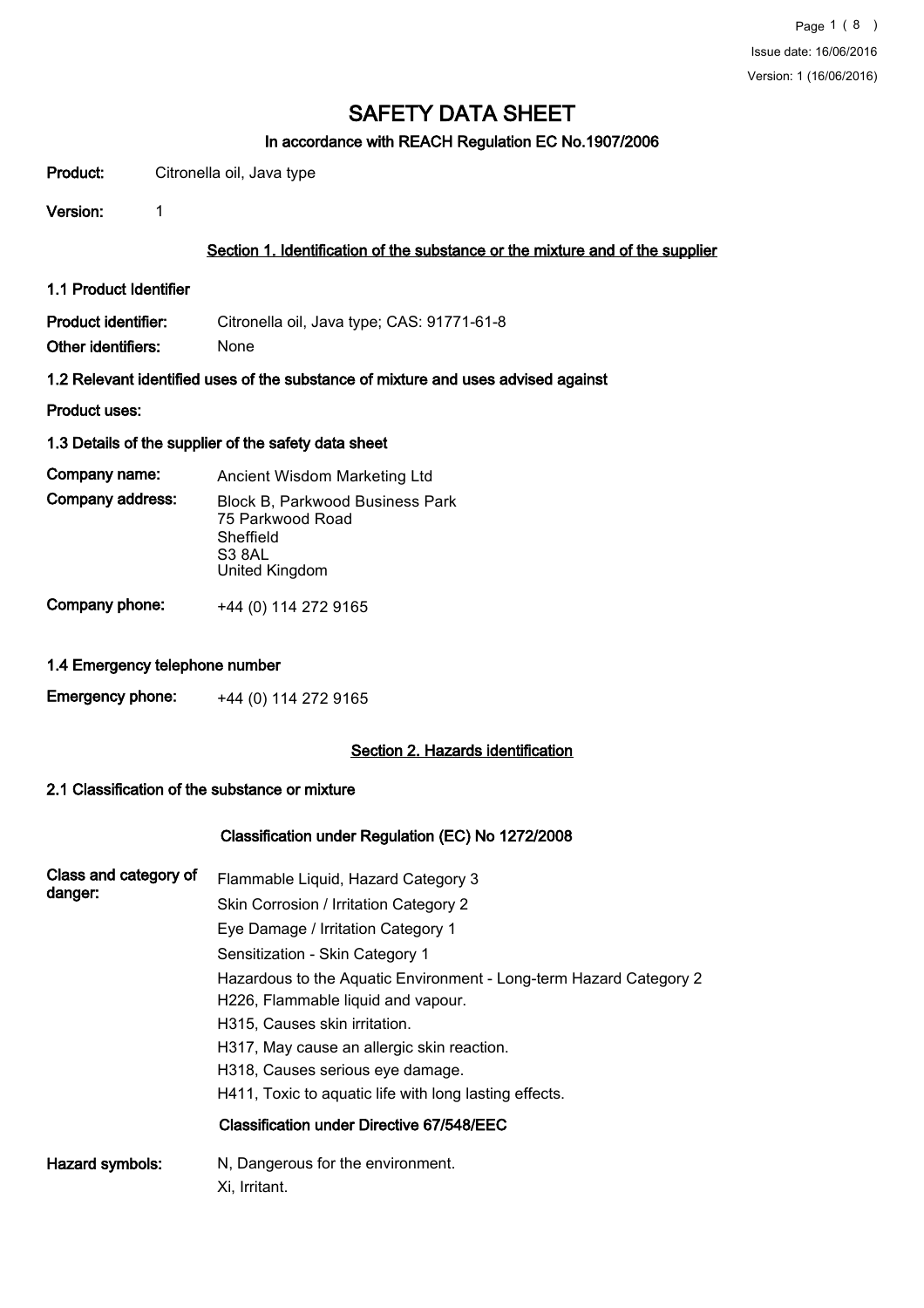## In accordance with REACH Regulation EC No.1907/2006

|                              | III accordance with REACH Regulation EC NO. 1907/2000                                                                                                                                                            |  |
|------------------------------|------------------------------------------------------------------------------------------------------------------------------------------------------------------------------------------------------------------|--|
| Product:                     | Citronella oil, Java type                                                                                                                                                                                        |  |
| Version:                     | 1                                                                                                                                                                                                                |  |
| <b>Risk phrases:</b>         | R38, Irritating to the skin.                                                                                                                                                                                     |  |
|                              | R41, Risk of serious damage to eyes.                                                                                                                                                                             |  |
|                              |                                                                                                                                                                                                                  |  |
|                              | R43, May cause sensitisation by skin contact.                                                                                                                                                                    |  |
|                              | R51/53, Toxic to aquatic organisms, may cause long-term adverse effects in the aquatic<br>environment.                                                                                                           |  |
| 2.2 Label elements           |                                                                                                                                                                                                                  |  |
|                              | Classification under Regulation (EC) No 1272/2008                                                                                                                                                                |  |
| Signal word:                 | Danger                                                                                                                                                                                                           |  |
| <b>Hazard statements:</b>    | H226, Flammable liquid and vapour.                                                                                                                                                                               |  |
|                              | H315, Causes skin irritation.                                                                                                                                                                                    |  |
|                              | H317, May cause an allergic skin reaction.                                                                                                                                                                       |  |
|                              | H318, Causes serious eye damage.                                                                                                                                                                                 |  |
|                              | H411, Toxic to aquatic life with long lasting effects.                                                                                                                                                           |  |
| M factor:                    | None                                                                                                                                                                                                             |  |
|                              |                                                                                                                                                                                                                  |  |
| Supplemental<br>Information: | None                                                                                                                                                                                                             |  |
| Precautionary                | P210, Keep away from heat, sparks, open flames and hot surfaces. - No smoking.                                                                                                                                   |  |
| statements:                  | P233, Keep container tightly closed.                                                                                                                                                                             |  |
|                              | P240, Ground/bond container and receiving equipment.                                                                                                                                                             |  |
|                              | P241, Use explosion-proof electrical, ventilating and lighting equipment.                                                                                                                                        |  |
|                              | P242, Use only non-sparking tools.                                                                                                                                                                               |  |
|                              | P243, Take precautionary measures against static discharge.                                                                                                                                                      |  |
|                              | P261, Avoid breathing vapour or dust.                                                                                                                                                                            |  |
|                              | P264, Wash hands and other contacted skin thoroughly after handling.                                                                                                                                             |  |
|                              | P272, Contaminated work clothing should not be allowed out of the workplace.                                                                                                                                     |  |
|                              | P273, Avoid release to the environment.                                                                                                                                                                          |  |
|                              | P280, Wear protective gloves/eye protection/face protection.                                                                                                                                                     |  |
|                              | P303/361/353, IF ON SKIN (or hair): Remove/Take off immediately all contaminated clothing.<br>Rinse skin with water/shower.                                                                                      |  |
|                              | P305/351/338, IF IN EYES: Rinse cautiously with water for several minutes. Remove contact<br>lenses, if present and easy to do. Continue rinsing.<br>P310, Immediately call a POISON CENTER or doctor/physician. |  |
|                              | P333/313, If skin irritation or rash occurs: Get medical advice/attention.                                                                                                                                       |  |
|                              | P362, Take off contaminated clothing and wash before reuse.                                                                                                                                                      |  |
|                              | P370/378, In case of fire: Use for extinction: Foam, Dry chemical, Carbon dioxide.                                                                                                                               |  |
|                              | P391, Collect spillage.                                                                                                                                                                                          |  |
|                              | P403/235, Store in a well-ventilated place. Keep cool.                                                                                                                                                           |  |
|                              | P501, Dispose of contents/container to: approved disposal site.                                                                                                                                                  |  |
|                              |                                                                                                                                                                                                                  |  |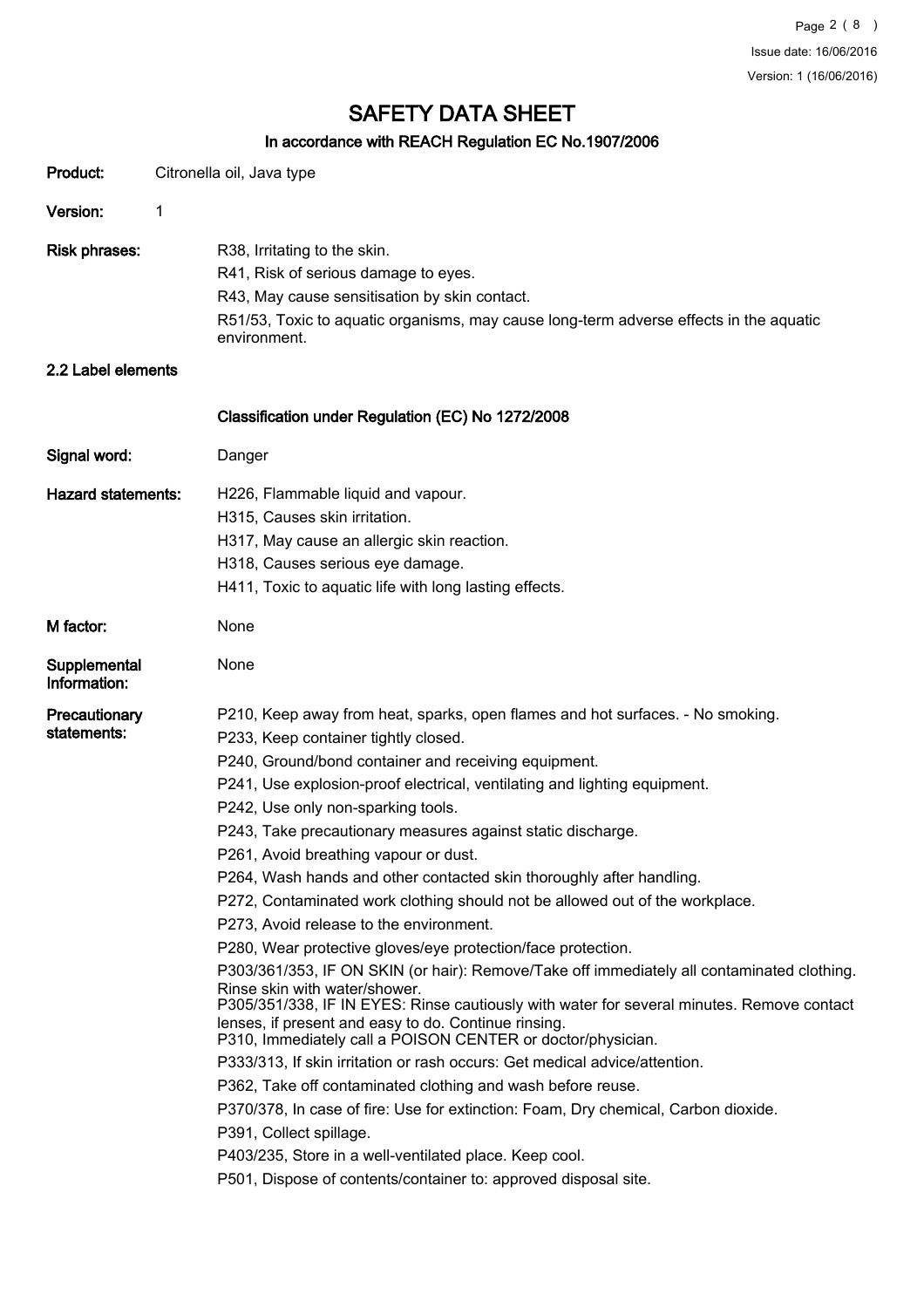### In accordance with REACH Regulation EC No.1907/2006



## Section 3. Composition / information on ingredients

#### 3.1 Substances

Product identifier: Citronella oil, Java type; CAS: 91771-61-8

#### Contains:

| <b>Name</b>                                                                                         | <b>CAS</b> | EC        | <b>REACH Registration</b><br>No. | %         | <b>Classification for (DSD)</b><br>67/548/EEC | Classification for (CLP)<br>1272/2008                              |
|-----------------------------------------------------------------------------------------------------|------------|-----------|----------------------------------|-----------|-----------------------------------------------|--------------------------------------------------------------------|
| Citronellal                                                                                         | 106-23-0   | 203-376-6 |                                  | 20-<50%   | Xi-N: R38-R43-R51/53                          | SCI 2-EDI 2-SS 1:H315-<br>H317-H319.-                              |
| Geraniol                                                                                            | 106-24-1   | 203-377-1 |                                  | 20-<50%   | Xi: R38-R41-R43                               | SCI 2-EDI 1-SS 1:H315-<br>H317-H318 .-                             |
| dl-Citronellol                                                                                      | 106-22-9   | 203-375-0 |                                  | 10-<20%   | Xi-N: R38-R43-R51/53                          | SCI 2-EDI 2-SS 1B:H315-<br>H317-H319.-                             |
| Geranyl acetate                                                                                     | 105-87-3   | 203-341-5 |                                  | $5 - 10%$ | Xi-N : R38-R43-R51/53                         | SCI 2-SS 1-EH C3:H315-<br>H317-H412.-                              |
| d,I-Limonene (isomer<br>unspecified) $((+/-)-1-$<br>Methyl-4- $(1-$<br>methylvinyl)<br>cyclohexene) | 7705-14-8  | 231-732-0 |                                  | $5 - 10%$ | Xi-N ; R10-R38-R43-R50/53                     | FL 3-SCI 2-SS 1-AH 1-EH<br>A1-EH C1;H226-H304-<br>H315-H317-H410.- |
| Farnesol                                                                                            | 4602-84-0  | 225-004-1 |                                  | $1 - 5%$  | Xi: R43-R36/38                                | SCI 2-EDI 2-SS 1B:H315-<br>H317-H319,-                             |
| Linalool                                                                                            | 78-70-6    | 201-134-4 |                                  | $1 - 5%$  | Xi : R38                                      | SCI 2-EDI 2:H315-H319.-                                            |

#### Section 4. First-aid measures

#### 4.1 Description of first aid measures

IF ON SKIN (or hair): Remove/Take off immediately all contaminated clothing. Rinse skin with water/shower. IF IN EYES: Rinse cautiously with water for several minutes. Remove contact lenses, if present and easy to do. Continue rinsing.

Immediately call a POISON CENTER or doctor/physician.

## 4.2 Most important symptoms and effects, both acute and delayed

Causes skin irritation.

May cause an allergic skin reaction.

Causes serious eye damage.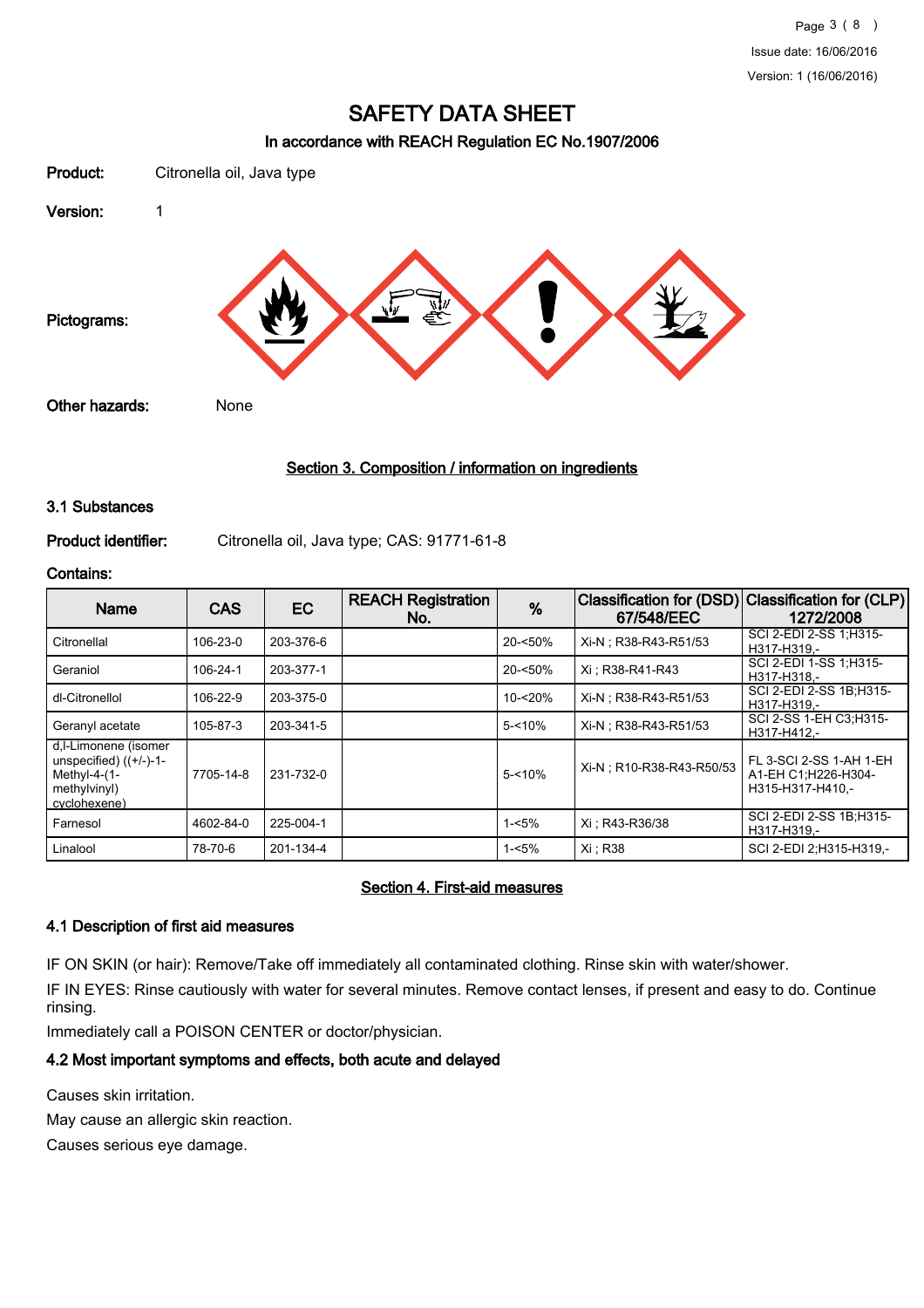## In accordance with REACH Regulation EC No.1907/2006

Product: Citronella oil, Java type

Version: 1

## 4.3 Indication of any immediate medical attention and special treatment needed

None expected, see Section 4.1 for further information.

## SECTION 5: Firefighting measures

## 5.1 Extinguishing media

Suitable media: Carbon dioxide, Dry chemical, Foam.

## 5.2 Special hazards arising from the substance or mixture

In case of fire, may be liberated: Carbon monoxide, Unidentified organic compounds.

## 5.3 Advice for fire fighters:

In case of insufficient ventilation, wear suitable respiratory equipment.

## Section 6. Accidental release measures

## 6.1 Personal precautions, protective equipment and emergency procedures:

Avoid inhalation. Avoid contact with skin and eyes. See protective measures under Section 7 and 8.

## 6.2 Environmental precautions:

Keep away from drains, surface and ground water, and soil.

## 6.3 Methods and material for containment and cleaning up:

Remove ignition sources. Provide adequate ventilation. Avoid excessive inhalation of vapours. Contain spillage immediately by use of sand or inert powder. Dispose of according to local regulations.

## 6.4 Reference to other sections:

Also refer to sections 8 and 13.

## Section 7. Handling and storage

## 7.1 Precautions for safe handling:

Keep away from heat, sparks, open flames and hot surfaces. - No smoking.

## 7.2 Conditions for safe storage, including any incompatibilities:

Ground/bond container and receiving equipment. Use only non-sparking tools. Take precautionary measures against static discharge.

## 7.3 Specific end use(s):

Use in accordance with good manufacturing and industrial hygiene practices.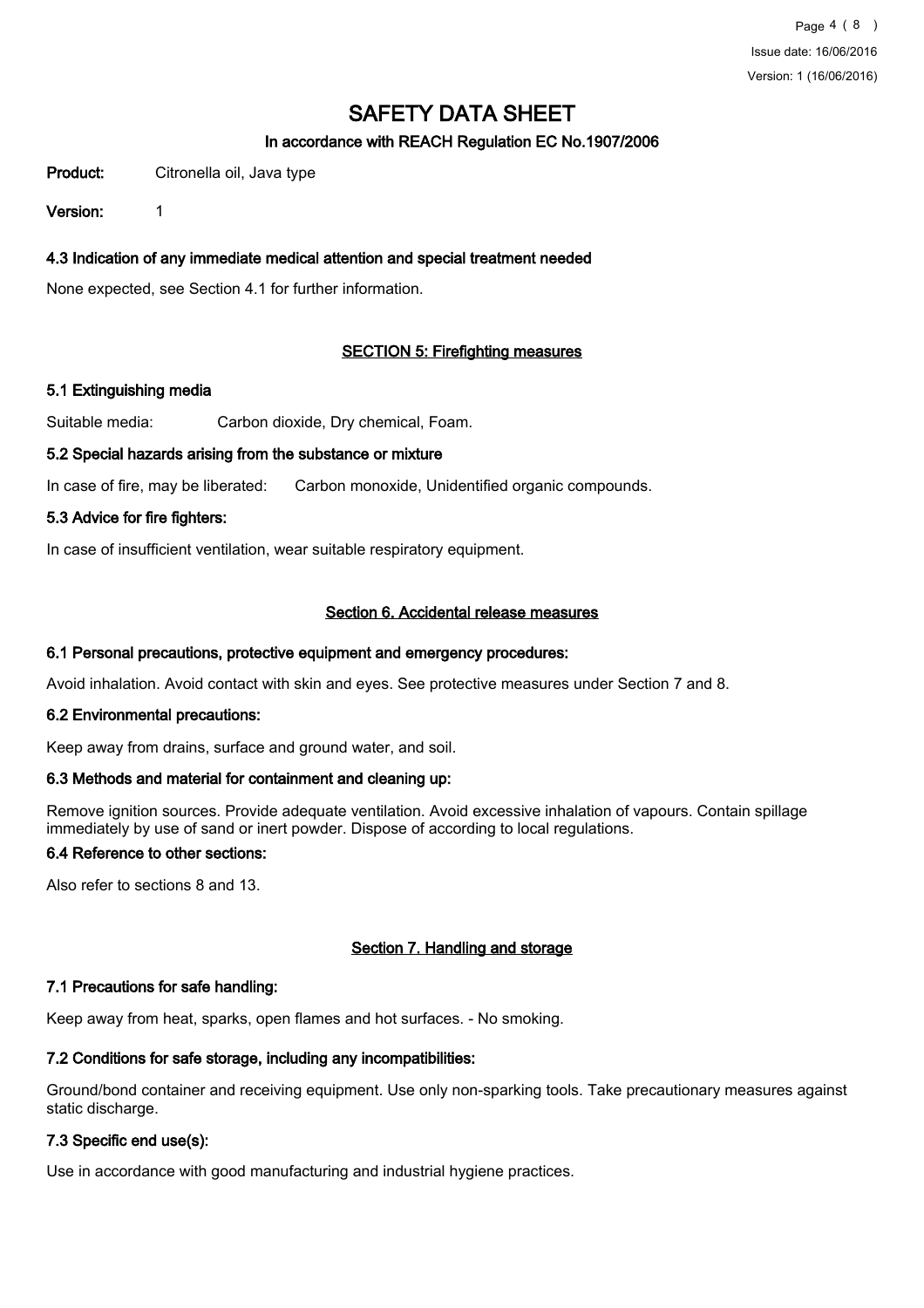### In accordance with REACH Regulation EC No.1907/2006

Product: Citronella oil, Java type

Version: 1

#### Section 8. Exposure controls/personal protection

#### 8.1 Control parameters

Workplace exposure limits: Not Applicable

#### 8.2 Exposure Controls

#### Eye / Skin Protection

Wear protective gloves/eye protection/face protection

#### Respiratory Protection

Under normal conditions of use and where adequate ventilation is available to prevent build up of excessive vapour, this material should not require special engineering controls. However, in conditions of high or prolonged use, or high temperature or other conditions which increase exposure, the following engineering controls can be used to minimise exposure to personnel: a) Increase ventilation of the area with local exhaust ventilation. b) Personnel can use an approved, appropriately fitted respirator with organic vapour cartridge or canisters and particulate filters. c) Use closed systems for transferring and processing this material.

Also refer to Sections 2 and 7.

## Section 9. Physical and chemical properties

#### 9.1 Information on basic physical and chemical properties

| Appearance:                    | Yellow mobile liquid       |
|--------------------------------|----------------------------|
| Odour:                         | Characteristic, lemon-like |
| pH:                            | Not determined             |
| Initial boiling point / range: | Not determined             |
| Flash point:                   | 57 $\degree$ C             |
| Vapour pressure:               | Not determined             |
| <b>Relative density:</b>       | Not determined             |
| Solubility(ies):               | Not determined             |
| 9.2 Other information:         | None available             |

## Section 10. Stability and reactivity

#### 10.1 Reactivity:

Presents no significant reactivity hazard, by itself or in contact with water.

## 10.2 Chemical stability:

Good stability under normal storage conditions.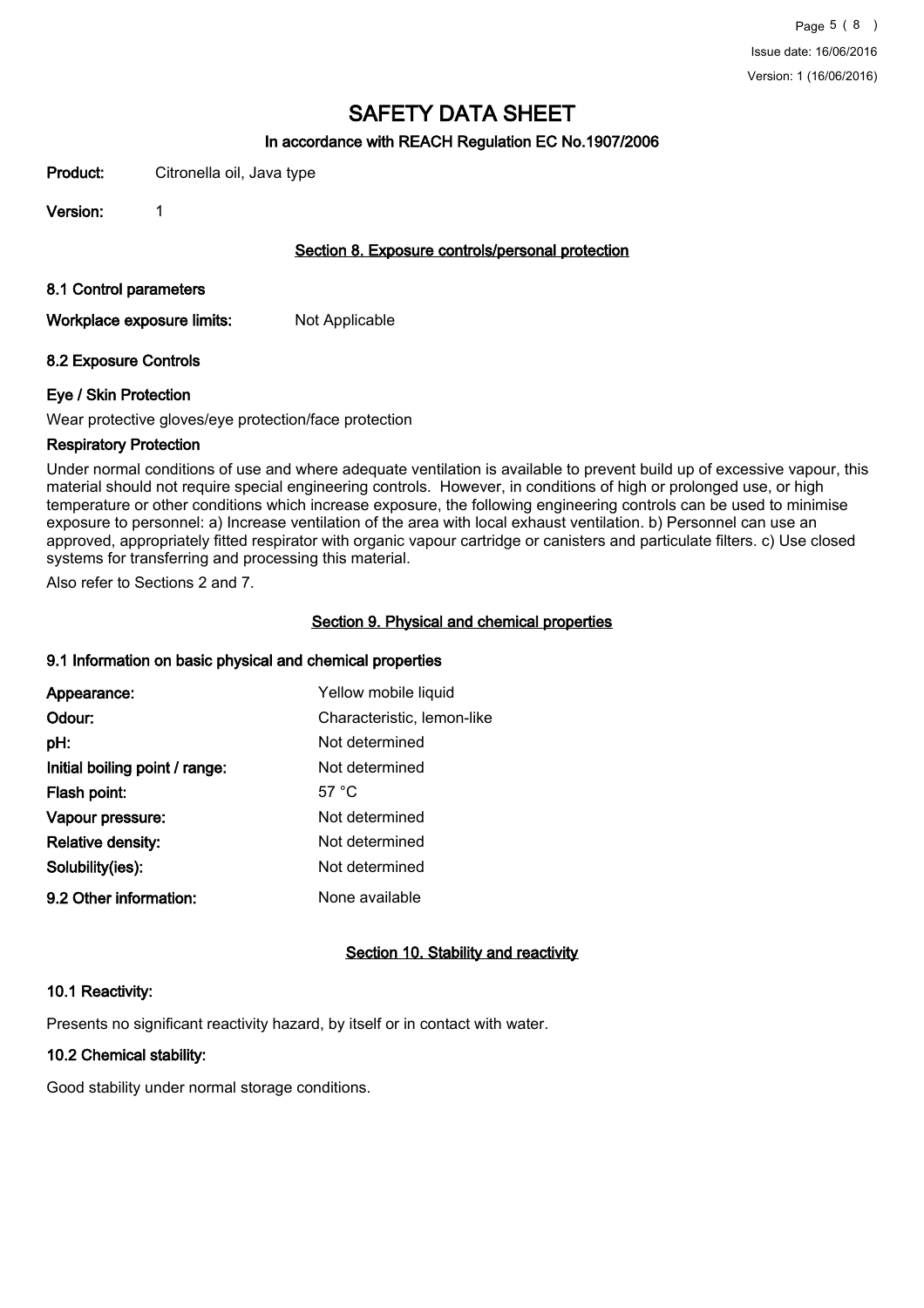Page 6 ( 8 ) Issue date: 16/06/2016 Version: 1 (16/06/2016)

# SAFETY DATA SHEET

## In accordance with REACH Regulation EC No.1907/2006

Product: Citronella oil, Java type

Version: 1

## 10.3 Possibility of hazardous reactions:

Not expected under normal conditions of use.

## 10.4 Conditions to avoid:

Avoid extreme heat.

## 10.5 Incompatible materials:

Avoid contact with strong acids, alkalis or oxidising agents.

## 10.6 Hazardous decomposition products:

Not expected.

## Section 11. Toxicological information

## 11.1 Information on toxicological effects

Causes skin irritation.

May cause an allergic skin reaction.

Causes serious eye damage.

| Assumed Toxicity Value (LD50 or ATE) for Acute Oral Toxicity:       | 4100          |
|---------------------------------------------------------------------|---------------|
| Assumed Toxicity Value (LD50 or ATE) for Acute Dermal Toxicity:     | 4200          |
| Assumed Toxicity Value (LC50 or ATE) for Acute Inhalation Toxicity: | Not Available |
| <b>Inhalation Route:</b>                                            | Not Available |

Refer to Section 2 for additional information.

## Section 12. Ecological information

## 12.1 Toxicity:

Toxic to aquatic life with long lasting effects.

- 12.2 Persistence and degradability: Not available
- 12.3 Bioaccumulative potential: Not available
- 12.4 Mobility in soil: Not available

## 12.5 Results of PBT and vPvB assessment:

This substance does not meet the PBT/vPvB criteria of REACH, annex XIII.

12.6 Other adverse effects: Not available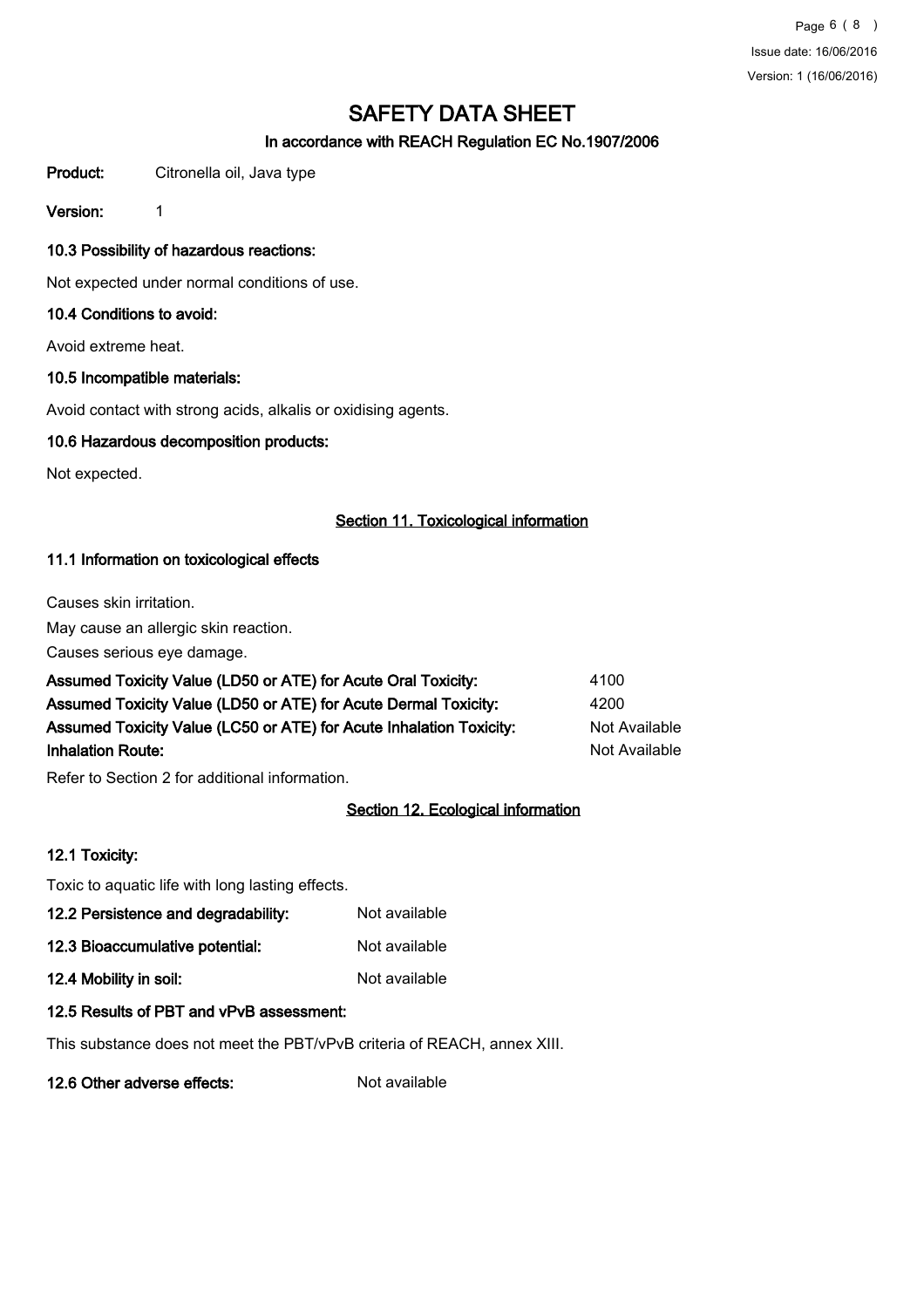## In accordance with REACH Regulation EC No.1907/2006

Product: Citronella oil, Java type

Version: 1

### Section 13. Disposal considerations

#### 13.1 Waste treatment methods:

Dispose of in accordance with local regulations. Avoid disposing into drainage systems and into the environment. Empty containers should be taken to an approved waste handling site for recycling or disposal.

## Section 14. Transport information

| 14.1 UN number:                                                                | UN1169                                          |  |
|--------------------------------------------------------------------------------|-------------------------------------------------|--|
| 14.2 UN Proper Shipping Name:                                                  | EXTRACTS, AROMATIC, LIQUID                      |  |
| 14.3 Transport hazard class(es):                                               | 3                                               |  |
| Sub Risk:                                                                      | -                                               |  |
| 14.4. Packing Group:                                                           | Ш                                               |  |
| 14.5 Environmental hazards:                                                    | This is an environmentally hazardous substance. |  |
| 14.6 Special precautions for user:                                             | None additional                                 |  |
| 14.7 Transport in bulk according to Annex II of MARPOL 73/78 and the IBC Code: |                                                 |  |

14.7 Transport in bulk according to Annex II of MARPOL73/78 and the IBC Code:

Not applicable

## Section 15. Regulatory information

## 15.1 Safety, health and environmental regulations/legislation specific for the substance or mixture

None additional

## 15.2 Chemical Safety Assessment

A Chemical Safety Assessment has not been carried out for this product.

## Section 16. Other information

| Concentration % Limits:         | EH C2=50.00% EH C3=4.95% SCI 2=11.49% EDI 1=12.00% EDI 2=3.31%<br>EDI 2A=3.31% SS 1=2.86% |
|---------------------------------|-------------------------------------------------------------------------------------------|
| <b>Total Fractional Values:</b> | EH C2=2.00 EH C3=20.20 SCI 2=8.70 EDI 1=8.33 EDI 2=30.20 EDI<br>2A=30.20 SS 1=35.00       |
| <i>Marita andalanan</i>         |                                                                                           |

Key to revisions:

Not applicable

#### Key to abbreviations:

| Abbreviation     | Meaning                                                            |
|------------------|--------------------------------------------------------------------|
| AH 1             | <b>Aspiration Hazard Category 1</b>                                |
| EDI <sub>1</sub> | Eye Damage / Irritation Category 1                                 |
| EDI <sub>2</sub> | Eye Damage / Irritation Category 2                                 |
| EH A1            | Hazardous to the Aquatic Environment - Acute Hazard Category 1     |
| EH <sub>C1</sub> | Hazardous to the Aquatic Environment - Long-term Hazard Category 1 |
| EH <sub>C3</sub> | Hazardous to the Aquatic Environment - Long-term Hazard Category 3 |